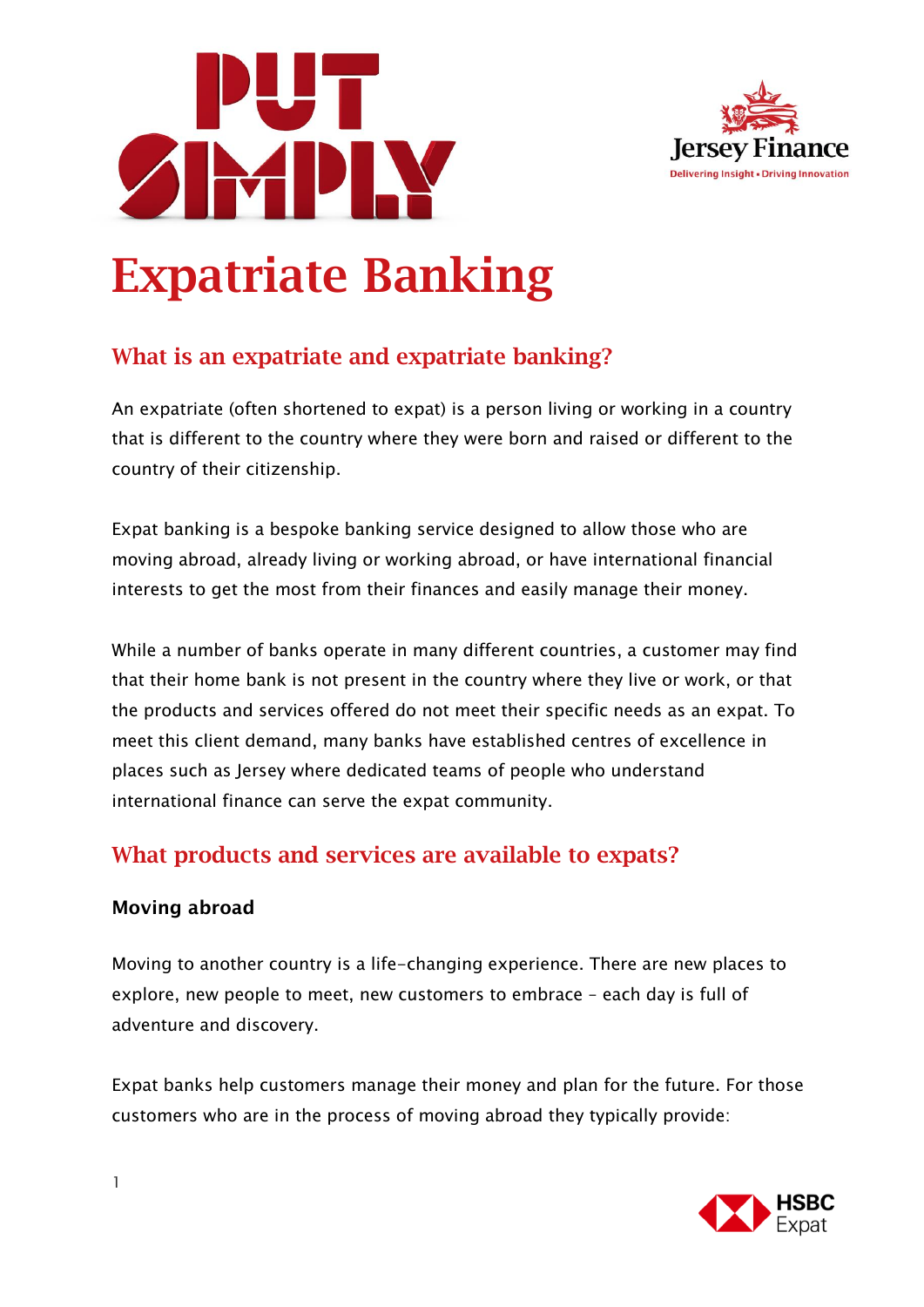- International account opening so customers' bank accounts are ready for when they arrive;
- Foreign currency exchange specialists to help reduce the impact of exchange rate movements;
- Wealth Managers to assist customers with their financial goals;
- Instant access and fixed term savings accounts in a number of different currencies;
- Specialist lending solutions including mortgages for expats looking to buy or re-mortgage in the UK while overseas.

#### Already living abroad

For expats already living abroad, time is precious. Expat banks can help their clients by providing a connection between the life they've established abroad and their finances in other parts of the world. This is typically achieved through:

- Bank accounts in major currencies such as Sterling, US Dollars and Euros;
- Relationship Managers to help expats manage their finances;
- 24/7 online, mobile and telephone banking;
- Instant access and fixed term savings accounts in a number of different currencies;
- Foreign currency exchange services for when customers need to move their money around the world;
- Services offering expert advice on minimising safety risks and providing emergency support abroad.

#### Financial interests abroad

Expat banking can still support the needs of those who don't live or plan to move abroad but have financial interests in different countries. For example, they may cross borders frequently for work, enjoy rental income from overseas properties, or need to regularly transfer money in different currencies. These are all things that expat banks help their customers with every day.

Individuals with financial interests abroad can often benefit from:

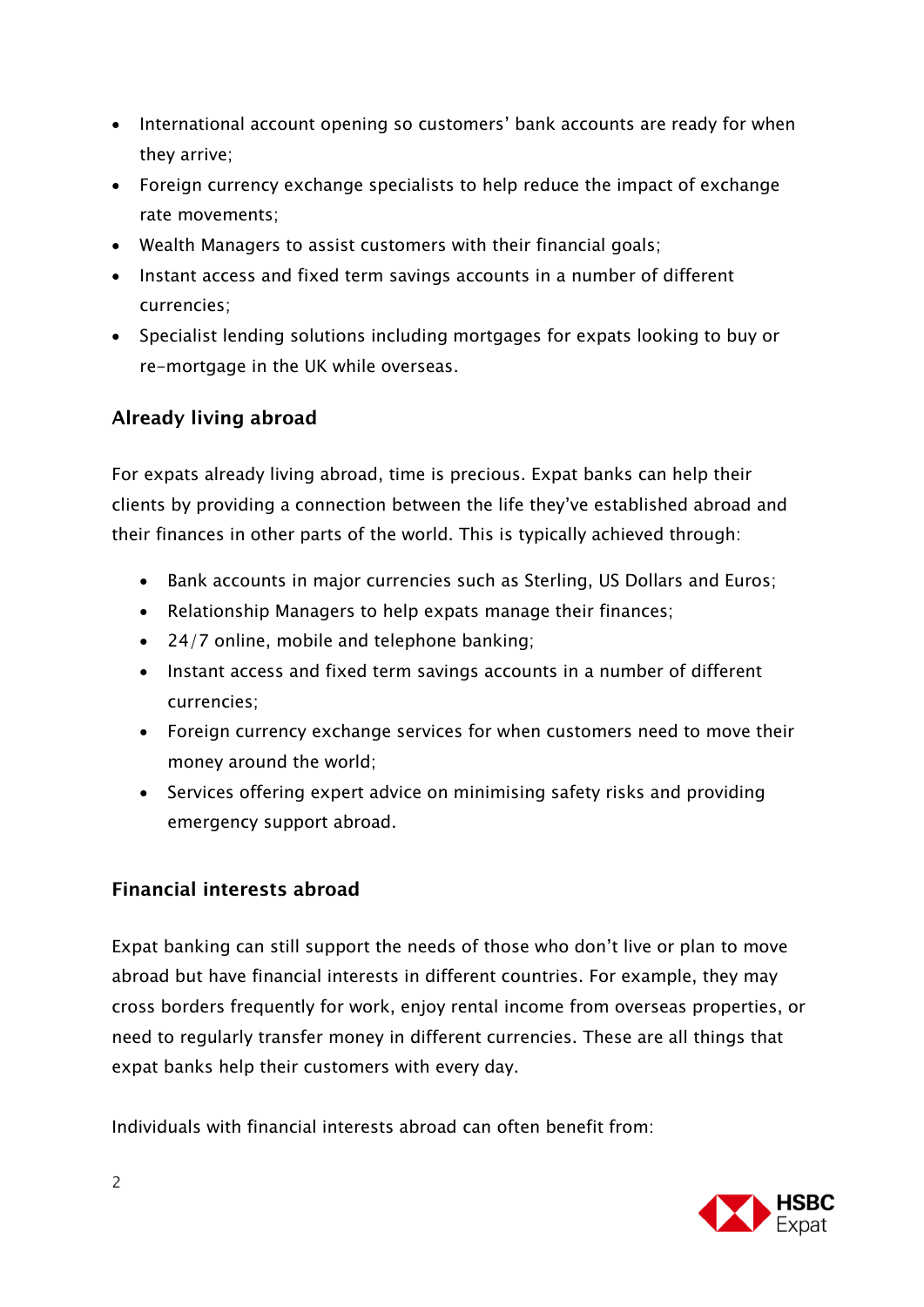- Connections to expert support;
- Wealth Managers to help achieve financial goals;
- Foreign currency exchange specialists to help manage the impact of exchange rate fluctuations;
- Expat tax resources to support with tax commitments at home and abroad.

## Is reporting transparent and in-line with international standards?

Yes. All expats are responsible for reporting their own income in any location where they have tax obligations. The following laws and standards are those most commonly applicable to an expat bank and its customers:

#### Foreign Account Tax Compliance Act (FATCA)

FATCA is a piece of legislation by the US Department of Treasury and the US Internal Revenue Service (IRS) to counter tax-evasion.

It's aimed at all financial institutions and other intermediaries globally and seeks to prevent US persons from using non-US accounts and businesses to avoid paying tax.

In 2013, Jersey signed an Inter-Governmental Agreement (IGA) to implement FATCA. This means that it will share information about the accounts and finances of US persons with the IRS, via Jersey Tax Authority.

FATCA applies to all of Jersey's banks providing Expat banking to their customers, new and existing.